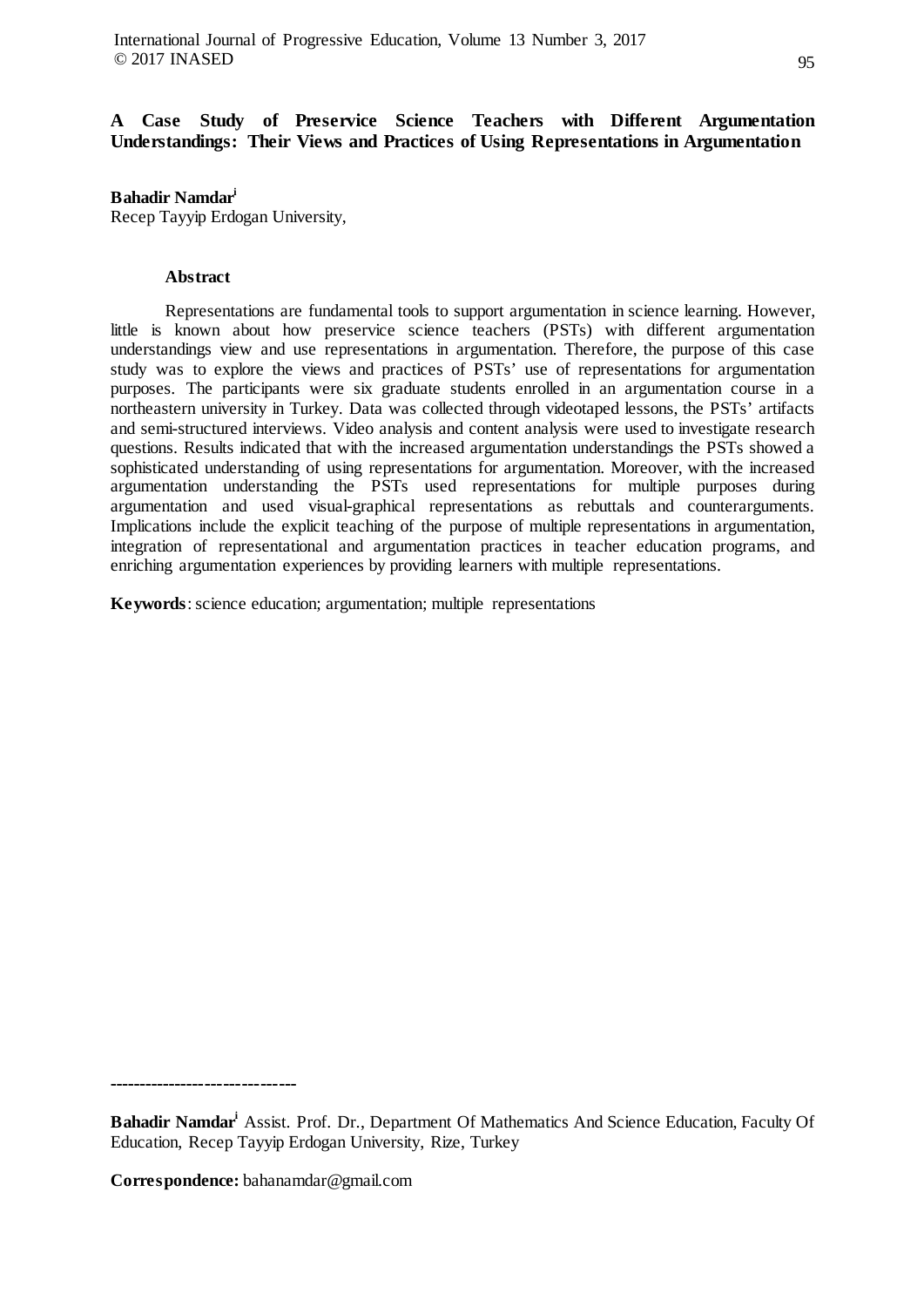#### **Introduction**

In an effort to make learning more meaningful, research and practice in school science education has long been concerned with engaging students in similar contexts and authentic practices of scientists (Bricker & Bell, 2008). Argumentation, one of the core epistemic practices in science, has received an increasing amount of attention from science education research community (Lin, Lin, & Tsai, 2013). It has been widely used as an instructional approach (Osborne, Erduran, & Simon, 2004; Sampson, Grooms, & Walker, 2011) and found to be an effective tool to enhance students' conceptual understanding (Aydeniz & Dogan, 2016; Eryaman & Genc, 2010; Zohar & Nemet, 2002), nature of science understanding (Bell & Linn, 2000; Yerrick, 2000) and problem solving (Cho & Jonassen, 2002). Not surprisingly it has become an important component of science curricula across the globe for the last decade (Australian Curriculum, Assessment and Reporting Authority, 2012; Milli Eğitim Bakanlığı, 2013; NGSS Leads States, 2013).

Development of science and scientific knowledge can be characterized as the advancement and the use of multimodal discourse (Oliveira, Justi, & Mendonça, 2015). Using representations (often in different modalities such as in text, graphs, diagrams and models) scientists propose their claims, justify their ideas and share their findings. Suggested by both empirical and theoretical research, using more than one representation (i.e. multiple representations) have potential to support discourse and argumentation (Ainsworth, 1999; Kozma, 2003; Pallant & Lee, 2015). Recent empirical research in science education also suggest that argumentation leads further use of representations for organizing knowledge in argumentation contexts (Namdar, 2015; Namdar & Shen, 2016). However, most studies neglect the influence of learners' scientific argumentation understandings when they utilize representations for argumentation. Hence, the purpose of this study was to explore preservice teachers' (PSTs) views of using representations for argumentation when they hold different argumentation understandings. Research questions investigated in this inquiry are: (a) What do PSTs know about argumentation? (b) What are PSTs' views of using representation in argumentation? c) How do PSTs use representations in their socioscientific arguments about alternative energy?

#### **Theoretical Perspectives**

#### **Argumentation**

In a broad definition "an argument consists of either assertions or conclusions and of their justifications, or of reasons or supports" (Zohar & Nemet, 2002, p. 38). According to Toulmin's (1958) model of argumentation components *claims* are assertions, conclusions, hypothesis or beliefs; *data* are evidence that supports a claim; *warrants* are links between data and a relevant claim; *qualifiers* indicate the strength of warrants to a claim; *backings* refer to underlying assumptions which strengthen the acceptability of a claim or justify the warrants; and *rebuttals* are statements that contradict other presented evidence. Argumentation, on the other hand, is creating arguments, which can enable arguers to use scientific data and evidence while proposing claims or opposing counterarguments (Simon, Erduran, & Osborne, 2006).

Argumentation gives students ample opportunities to extend their knowledge, communicate their ideas and remediate their misconceptions (Newton, Driver, & Osborne, 1999). However, researchers indicate that argumentation opportunities are still missing in science classrooms (Osborne, 2010). Therefore, incorporation of socioscientific issues in science education curricula has been advocated. Socioscientific issues are complex, controversial and ill structured problems with ties to science and society (Sadler, 2004). These issues involve diverse social, economic, ethical, ecological and political perspectives. Therefore, there are no clear-cut solutions (Zohar & Nemet, 2002).

Making well-informed decisions about socioscientific issues require individuals to use reasoning strategies. However, reasoning strategies differ in scientific and socioscientific contexts. Scientific problems, which are well structured, require arguers to use formal reasoning that is ruled by logic and mathematics (Sadler, 2004). The premises reached at the end are fixed and away from personal ideas (Evans & Thompson, 2004). On the contrary, arguing on socioscientific issues require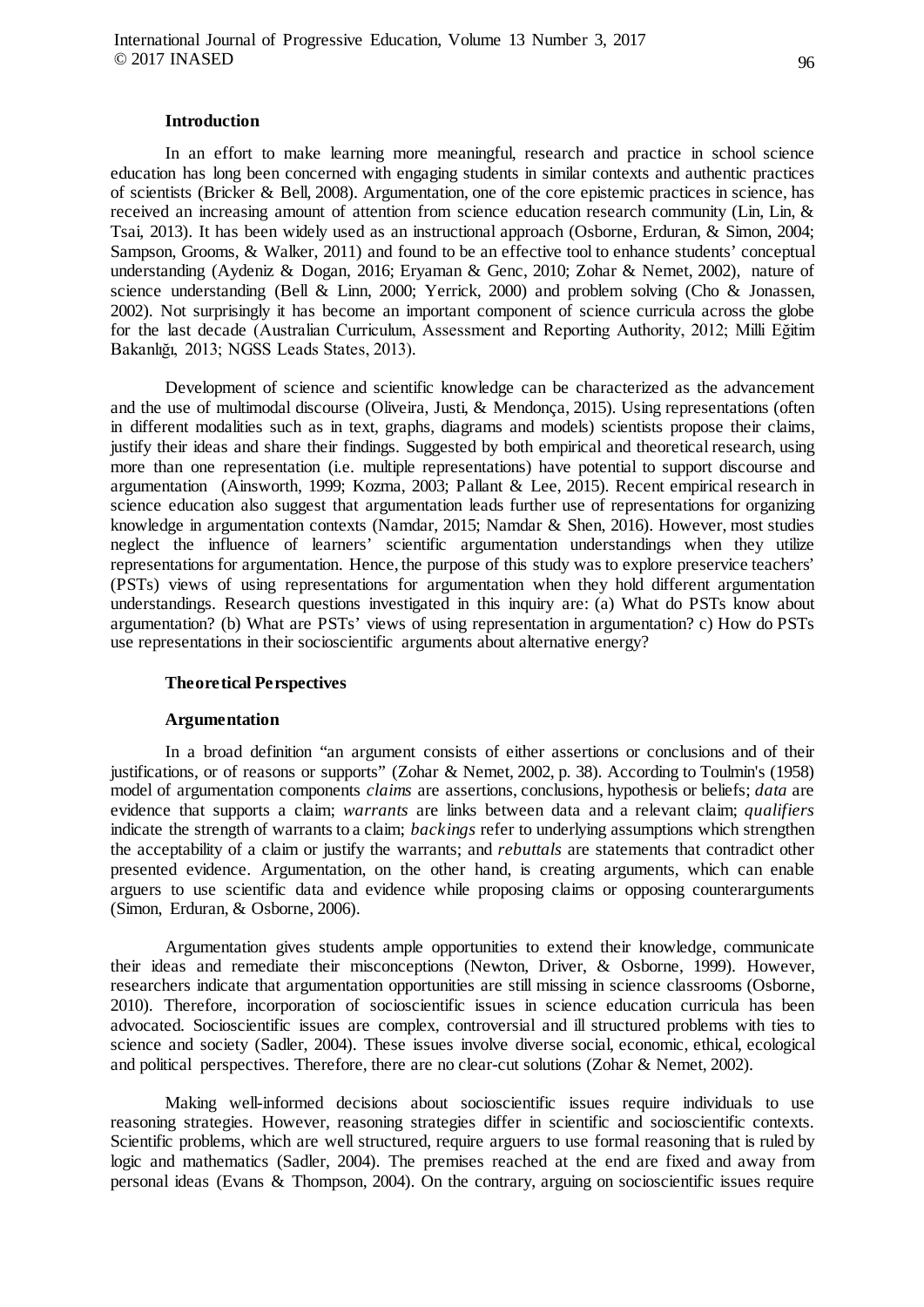arguers to use informal reasoning as the premises reached are subject to be changed with additional data and evidence (Kuhn, 1991; Means & Voss, 1996). Today's democratic societies increasingly require their citizens to employ informal reasoning skills to formulate positions and argue about these planetary issues (Sadler, 2004). Therefore, in this study the participants were provided with a socioscientific issue of energy as the context of the study.

#### **Argumentation in Science Teacher Education**

Argumentation has been widely studied in terms of student learning. Empirical results indicated that argumentation increase learners' conceptual science understanding (Bell & Linn, 2000; Yeşildağ-Hasançebı̇ & Günel, 2013), attitudes towards science (Günel, Memiş, & Büyükkasap, 2010) and nature of science understandings (Bell & Linn, 2000; Yerrick, 2000). Although given the known benefits and its place in school science curricula, researchers indicate that science teachers still lack pedagogical skills to incorporate argumentation in their classrooms (Driver, Newton, & Osborne, 2000; Simon et al., 2006). Teachers are more likely to incorporate this core practice in their classroom when they had prior experiences (Zohar, 2008). Therefore, it becomes an important agenda in science teacher education programs to incorporate argumentation-based pedagogical learning and teaching experiences for teachers of the future (Kaya, 2013).

P PSTs' argumentation has been a growing research interest in science education. Recent studies investigated the effect of argumentation practices on PST's conceptual science understanding (e.g. Cetin, Erduran, & Kaya, 2010; Ozdem, Ertepinar, Cakiroglu, & Erduran, 2011), self-efficacy (e.g. Ogan-Bekiroǧlu & Aydeniz, 2013), the relationship between PST's epistemic belief levels and argumentation qualities (e.g. Isbilir, Cakiroglu, & Ertepinar, 2014), and PST's teaching strategies of argumentation (e.g. Erduran, Ardac, & Yakmaci-Guzel, 2006).

Although there are new curriculum initiatives, technology environments and instructional strategies, a skilled teachers who understand scientific knowledge is still need to successfully implement argumentation innovations (Sampson & Blanchard, 2012). Therefore, it becomes important to have well-informed teachers who value argumentation as well as the argumentation structure. Investigating 30 inservice secondary science teachers' evaluation of alternative explanations, generation of arguments to support explanations and views about using argumentation as part of the teaching and learning of science, Sampson and Blanchard (2012) found that the teachers failed to provide a support for an explanation and used prior knowledge to validate their arguments rather than using available data. Teachers also held views about integration of argumentation based on students' ability levels. However, it is evident from the literature that limited number of studies investigate PSTs' understandings of argumentation. However, PST's argumentation understandings remain as a relatively unexplored area. However, there still little studies exist investigating PSTs' argumentation understandings, whom will be the effective mediums for future change in the classrooms (American Association for the Advancement of Science, 1993; Aydeniz & Dogan, 2016). A recent study on PSTs' views on argumentation Aydeniz and Ozdilek (2015)investigated 40 preservice elementary science teachers' views on argumentation. Results indicated that the PSTs lacked proper understanding of scientific argumentation.

#### **Representations in Argumentation**

Representations refer to a "range of transformations that conceptualize, visualize, or materialize an entity into another format or mode" (Wu & Puntambekar, 2012, p. 755). According to Wu and Puntambekar (2012) representations can be classified in four categories: verbal-textual (metaphors, oral propositions and written text), symbolic-mathematical (equations, formulas, structures), visual-graphical (animations, simulations, diagrams, graphs, tables), and actionaloperational (demonstrations, gestures, manipulatives, physical models).

Scientists use multiple representations (e.g., tables, graphs, models, simulations, formulas) in their inquiry to construct their individual understanding, communicate their ideas and advance science. Therefore, science as an enterprise develops as a multimodal discourse through (multiple and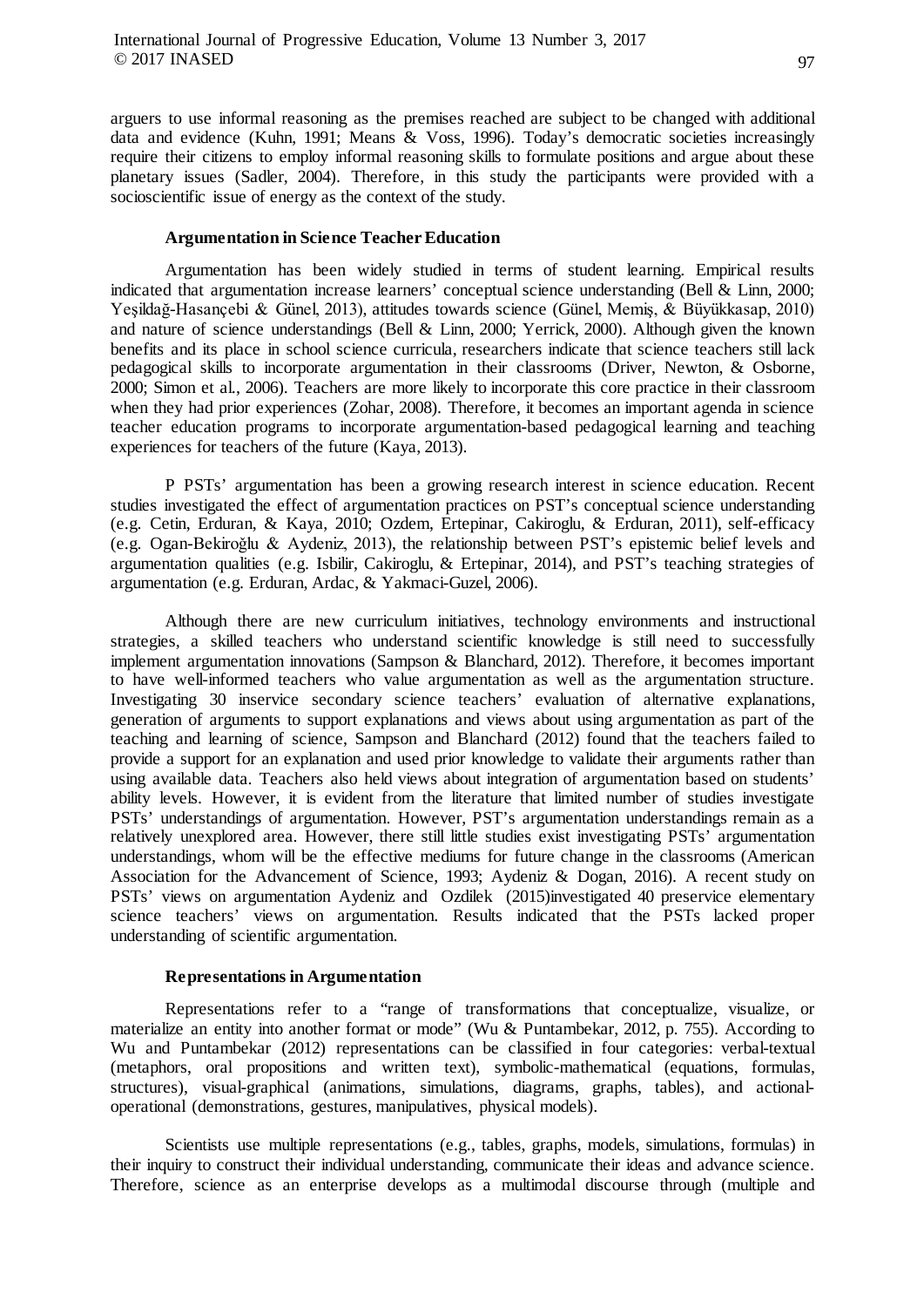multimodal) representations (Kozma, 2003). In other words, scientists intersect argumentation and representational practices to generate knowledge. Recently, studies in science education also highlight this important relationship. According to Ainsworth (Ainsworth, 1999, 2006) there are three key functions of using multiple representations: (a) complementary functions: different representations includes different information and they complement each other; (b) constraining functions: certain combinations can help learning when one representation constraints interpretation of a second representation, (c) constructing functions: multiple representations support the construction of deeper understanding. Research indicates that learners use multiple representations as evidence to support their arguments (e.g. Namdar & Shen, 2016; Pallant & Lee, 2014) and recite their claims and reflect on their ideas (e.g. Hand & Choi, 2010). Furthermore, through argumentation and discourse, learners revise representations (e.g. Namdar & Shen, 2016; Hogan & Thomas, 2001).

In recent years, the advent of information communication technologies changed the ways people work, communicate and even argue about local and global issues that the world face. In today's information era, citizens of democratic societies are exposed to immense data, evidence and ideas about socioscientific issues. This demands learners to search, cluster, and organize knowledge to make sound arguments (Namdar & Shen, 2016). As data about these complex issues are in multiple format and modalities; learners need to know how to use them effectively to communicate their ideas and construct well-informed arguments. In PST education particularly, this is more demanding as college years are critical for the teachers of future as they could potentially bring those pedagogical experiences in their future classrooms (American Association for the Advancement of Science, 1993). However, still little is known about how PSTs perceive the use of representations in argumentation.

#### **Method**

## **General Background of Research and Participants**

This study was conducted in a mid-sized public university in northeastern Turkey in 2015- 2016 fall semester. There were only eight PSTs who enrolled in a graduate level argumentation course and six PSTs (three male and three female, pseudonyms are used, names starting with M presents male, with F presents female students) consented to participate in the study, completed all the assignments, and participated in the final interview. Although the six participants already completed their undergraduate middle school science education program and enrolled in a master's program in science education, the participants were identified as pre-service teachers in this paper for two reasons. First, these participants were neither appointed to work as science teachers by the ministry of education nor had a formal teaching experience at private or public schools. Second, at the beginning of the course, all participants indicated being an appointed science teacher as their primary career goals in an online course survey. The participants completed courses in all areas of science and pedagogy during their undergraduate programs. The participants' ages ranged between 23-26. The author of this study was the course instructor and necessary permission were obtained from the college to conduct the study.

## **Procedures**

The argumentation course met once a week for three hours over 14 weeks during a fall semester. Before the implementation of this study the participants were introduced to argumentation theory including rhetorical and dialogical argumentation, decision making and socioscientific issues topics. In the current study, the PSTs were given an article about the hydroelectric power plant construction where this study took place. The article states the number of hydroelectric power plant construction in the city as well as positive economic and negative environmental impacts of hydroelectric power plants. This topic was chosen because there is still an ongoing debate about the issue, especially with the increased numbers of hydroelectric power plant construction where this study took place. The PSTs were asked which energy type we should rely on as an alternative energy source. Choosing one alternative energy type, each participant was asked to collect data in multiple formats such as in graphs, tables and texts and then prepare a research brief. The research briefs had to include at least 10 resources. On each single page, the participants had to summarize the data and rate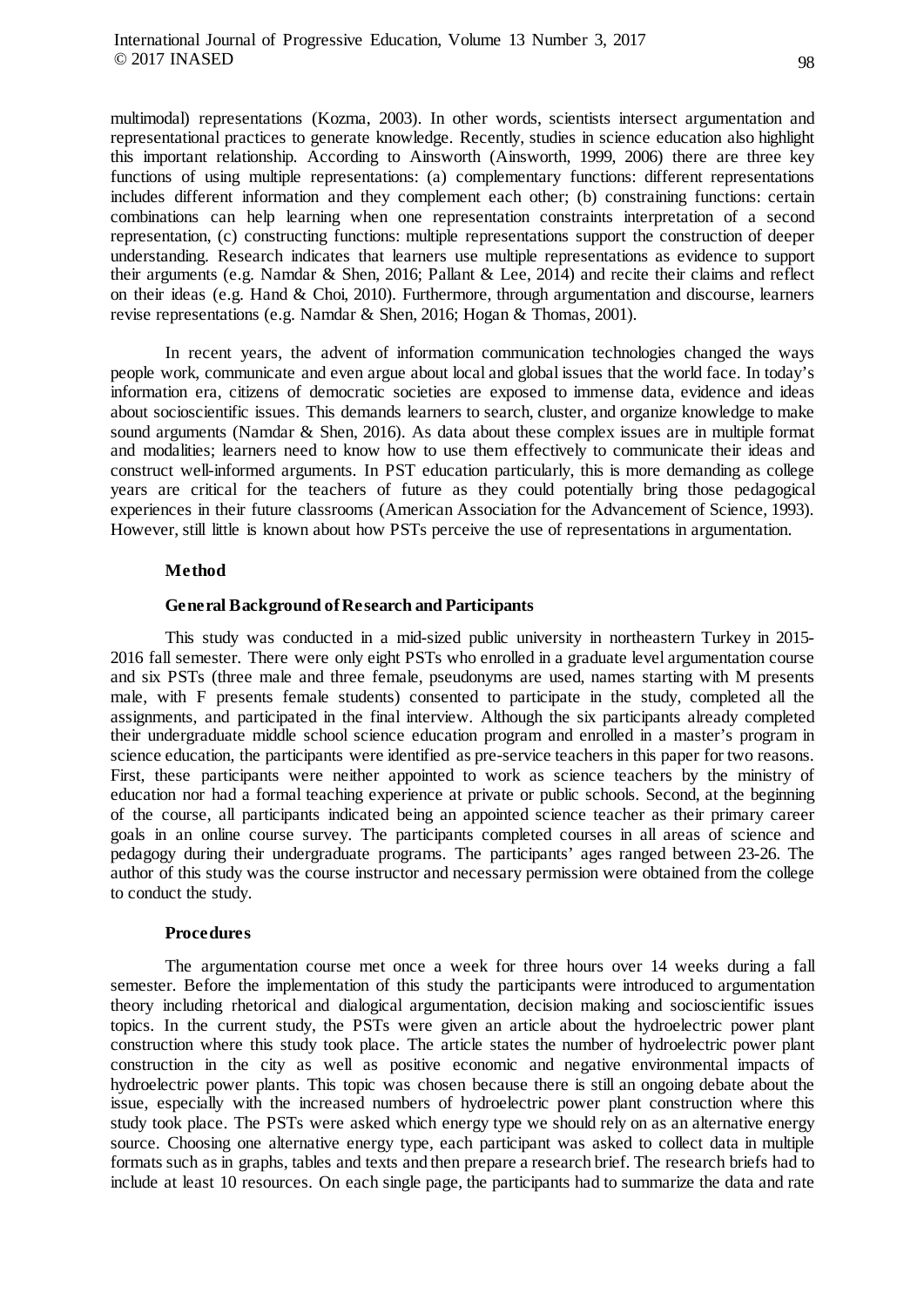how reliable they though the source was. The participants were given 3 weeks to complete this task. The PSTs were asked to prepare a poster reflecting their final argument. Finally, they had 20 minutes to present their posters and 10 minutes to answer their peers' questions in the classroom. At the end of the presentations the participants were involved in a whole class level argumentation where they discussed the issue.

After in class sessions, an hour long individual semi-structured interviews were conducted. The interview included two sections: the PSTs' argumentation understandings and their views of using representations in argumentation. The first part of the questionnaire, the PSTs' argumentation understandings, included three questions, and was adapted from a previous study (Aydeniz & Ozdilek, 2015). The second part of the questionnaire was developed by the author and another science education researcher. Then, two different experts who were faculties in a science education department and had qualitative research experience, evaluated the form. Then, the interviews were conducted with two preservice teachers in an undergraduate science education program to identify the inconsistencies in the form. The final version of the questionnaire included six questions to identify PSTs views of using representations in argumentation (e.g. which representational mode do you think better/worse support argumentation, in the study which representational types do you think better supported your argumentation process and why?). Finally, individual interviews were conducted by the author after the implementation of the study. During audiotaped interviews the participants were given their research briefs and posters and reminded that they can use their briefs and posters to answer any questions.

## **Data Analysis**

In this research, case study approach was used to have in depth understanding of the PSTs' views and practices of using representations in argumentation, when these PSTs hold different argumentation understandings (Yin, 1994). First, all audio and video recordings were transcribed verbatim by a professional company and checked for second time by the author. Then, the first part of the questionnaire was analyzed employing content analysis which was influenced by a previous research that investigated PSTs' argumentation understandings (Aydeniz & Ozdilek, 2015). This part of the questionnaire investigated the PSTs argumentation understandings and included three questions: (a) What is scientific argumentation? (b) What are the core elements of a scientific argumentation? and (c) What is the purpose of scientific argumentation? Each question was assessed as informed (3 points), transitional (2 points) and naïve (1 point) based on open coding (Corbin & Strauss, 2008). Then each PST's total mean score to this part of the interview was calculated. Finally, their argumentation understandings were categorized using same categories. To establish trustworthiness the PSTs' responses were read and assessed independently by two researchers (Gibbs, 2007). After individual coding researchers met and discussed their evaluations until the disagreements were resolved.

Second, the video-records of the PSTs' presentations were analyzed by adopting an analytical model suggested by Powell, Francisco, and Maher (2003). Video data was analyzed following the steps: (a) The video data was viewed attentively, (b) the transcriptions of the video recordings were checked, (c) critical events were identified. Critical events refer to the participants' actions of showing representations in their posters while talking in one turn and noted in the transcripts; (d) coding: Coding was conducted in three stages: Identifying the purpose of using multiple representations, argument components, and representation modalities. *The purpose of using multiple representations* based on Ainsworth's (1999) categorization as mentioned in the theoretical framework were also coded. *Argument components*: each turn was coded based on Toulmin's (1958) argument components model. However, to give condensed view of the results data, warrant and backings were categorized as justifications. A turn consisted of a speech sequence when one person completely presented an idea. On the other hand, each turn's argumentation component was compared with the component of the representations in the posters. In order to give an overview of the posters created by the participants, *types of representations* included in the poster were also identified (Wu & Puntambekar, 2012) and number of representations in each participant's posters was reported.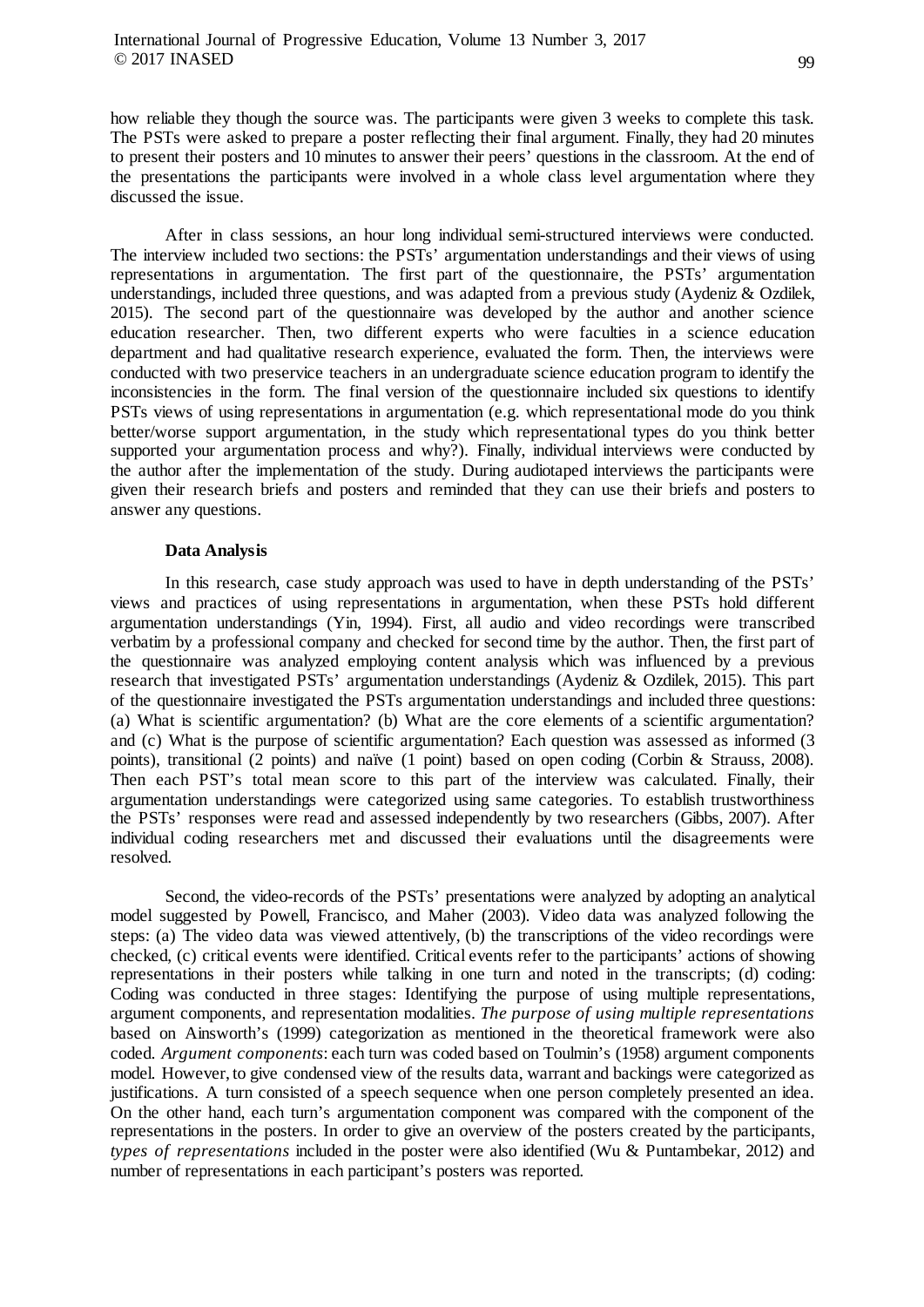Third, employing open coding (Corbin & Strauss, 2008) two researchers independently analyzed the PSTs' answers to the questions regarding the PSTs' views of using representations in argumentation. Based on the PSTs' argumentation understandings cases constantly compared to identify similarities and differences (Glaser & Strauss, 1967). Researchers regularly met to discuss their coding and resolved all inconsistencies (Gibbs, 2007).

# **Results**

# **PSTs' Argumentation Understandings**

Based on the participants' answers to the first part of the interview, results indicated that the participants had different levels of argumentation understandings including the structure and the purpose of argumentation. In total, there were two PSTs with naïve, three PSTs with transitional, and one PST with informed argumentation understanding (Table1).

| <b>PST</b> | <b>Argumentation</b> |   |   | Structure of<br>argumentation |  |              | <b>Purpose of</b><br>argumentation |   |   | Level |
|------------|----------------------|---|---|-------------------------------|--|--------------|------------------------------------|---|---|-------|
|            | N                    | T |   |                               |  |              | N                                  |   |   |       |
| Mehmet     |                      |   |   |                               |  |              |                                    |   |   | T     |
| Filiz      | ✓                    |   |   | $\checkmark$                  |  |              | $\checkmark$                       |   |   | N     |
| Fatma      |                      | ✓ |   |                               |  | $\checkmark$ |                                    | ✓ |   | T     |
| Fulya      | $\checkmark$         |   |   | $\checkmark$                  |  |              |                                    | ✓ |   | N     |
| Mert       |                      |   | ✓ |                               |  | ✓            |                                    |   | ✓ |       |
| Mustafa    |                      | ✓ |   |                               |  |              |                                    |   |   | T     |

Table 1: *The Participants' Argumentation Understandings*

N: Naïve T: Transitional I: Informed

**PSTs' views about argumentation.** First question asked students about their views of argumentation. Filiz and Fulya indicated naïve, Mehmet, Fatma and Mustafa indicated transitional, and Mert showed informed views of argumentation. Those who held naïve views either frame argumentation as a general discussion between multiple individuals with no reference to the importance of scientific evidence or justification or provide non-normative ideas about argumentation. For instance, Filiz indicated that "Scientific argumentation can be changed by collecting more data but eventually we all reach the same argument and conclusions" (Filiz, Interview). Fulya on the other hand, mentioned that argumentation help arguers to convince their audience about the claims that they have. Those with transitional views, on the other hand, focus on the role of scientific evidence and justification but fail to effectively elaborate on the argumentation structure with also no reference to competing claims.

Argumentation is the process of supporting and proving claims with evidence. It is a type of scientific discourse. For instance, we have a claim and data. It is not a simple discussion but instead argumentation is the stage of supporting it [the claim] with evidence. Hence, argumentation is a process and the argument is a product that has been produced through this process. (Fatma, Interview).

The results indicated that Mert showed informed views of argumentation. Mert focused on the roles of claim and evidence, competing claims regarding defending and justifying claims. He further mentioned the structure of arguments.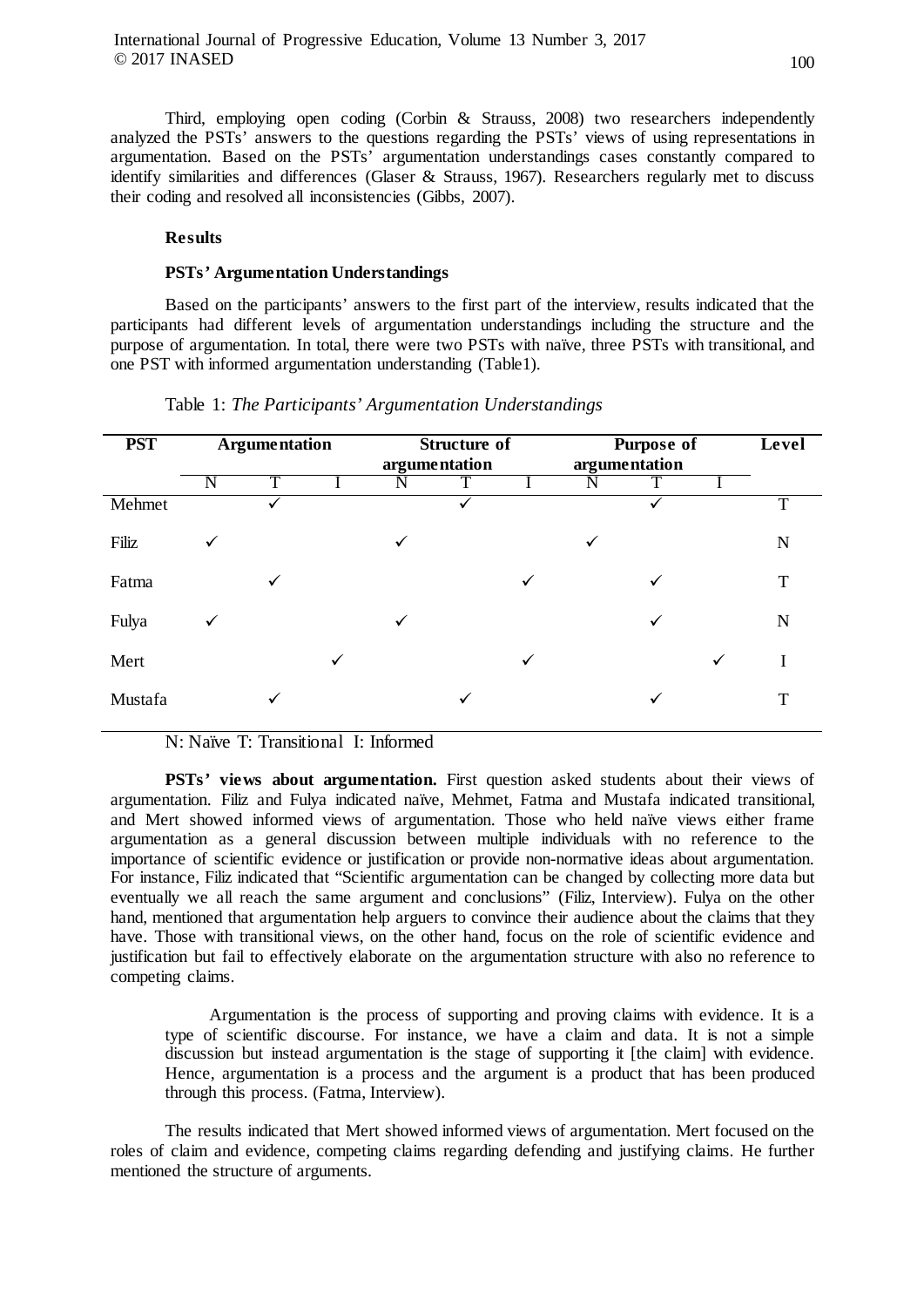**PTSs' views about structure of argumentation.** The PSTs were asked to identify the core elements of an argument. Filiz and Fulya expressed naïve, Mehmet and Mustafa expressed transitional, and Mert and Fatma expressed informed views about structure of argumentation. The PSTs who had naïve views failed to name the presence of justifications, competing theories, warrants, evidence and rebuttals. For instance, Fulya said that "Let's say I have a claim that I support and I need to prove it. I need to prove my case to my audience" (Fulya, Interview). On the contrary, those with transitional views state the components of arguments but fail to elaborate on them. Mustafa who had transitional understanding said the following:

Claims are assertions that we put forward about an idea. Data could be in any form, those could be based on observation or research, and these are the data that we collect to support our claims. Again, these could be in the forms of graphs or pictures. For instance, I inserted a table here to support my claim about the cleanliness of solar energy (Figure 2). These could be used as warrants. Because, if the additional data supports our claim and our initial data sources we call them warrants, I guess. Rebuttal is, well there is a thing called counter argument. It is against what we initially claim. Then, to rebut this you use rebuttal and again support your initial claim and support ourselves [claim]. In other words, rebuttal is the statement that rebuts the counterargument, right? (Mustafa, Interview).

Mert showed informed views about the structure of argumentation. Different from the participants' views in other two categories Mert's views included the place of an interlocutor as well as the alternative hypothesis in argumentation Different from naïve and transitional views, the participants with informed understanding fully elaborated on each argumentation component based on the Toulmin's model of argumentation.

**PTSs' views about the purpose of argumentation.** The PSTs were finally asked to identify the purposes of scientific argumentation. The results indicated that four participants showed transitional understanding. Filiz who had naïve views about the purpose of argumentation failed to capture the purpose of using argumentation as a scientific practice for advancement of knowledge and had no reference to justifying claims.

…scientific explanation sounds like a distant concept for public. Normally, general public also creates explanations for a given problem. It is embedded in daily life but you need to attribute it to a specific structure or subject and then create arguments. I also believe it is not only useful for making explanations but also exchanging ideas. (Fulya, Interview).

Those holding transitional views emphasized the notion of persuading others by justifying claims and the importance of scientific evidence.

Argumentation is an effective way to propose your ideas, your claims to whomever you are talking. You might have evidence to support your ideas while talking to the other person because one thing in your mind is to make sure that you support what you say. The more reliable the sources of your data are more solidly you can defend your position. (Mustafa, Interview).

The participants in this category, however, failed to indicate the place of counterarguments and improving validity of a claim. Mert, who had informed view, emphasized the importance of establishing, supporting, refuting or improving the validity of a claim and emphasized the creation of scientific knowledge through using scientific evidence. Mert also indicated the importance of persuading others' using evidence.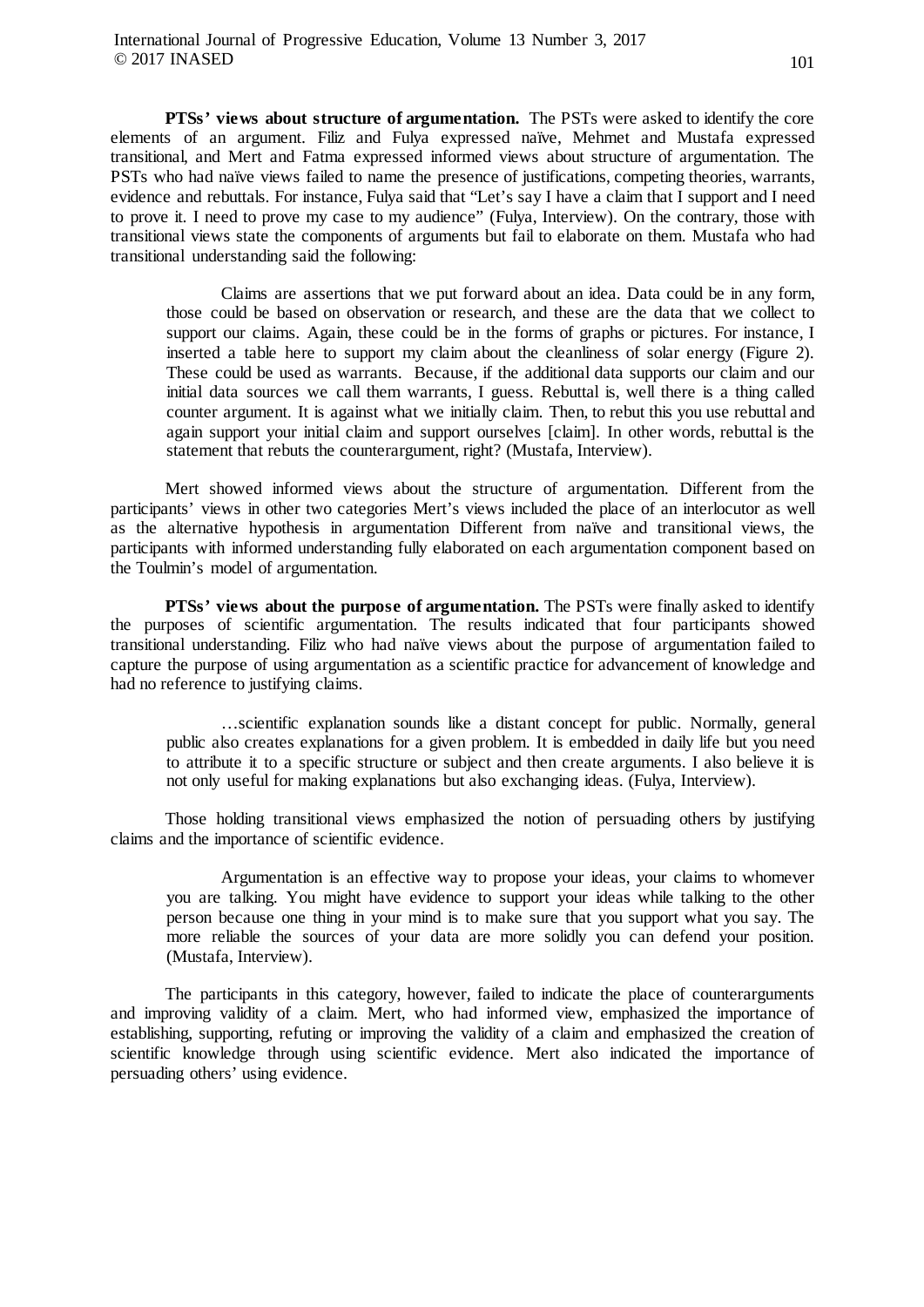## **PSTs' Views about Using Multiple Representations in Argumentation**

**PSTs' views about the purpose of using representations in argumentation.** The PSTs with naïve argumentation understanding indicated that they used different modalities of representations to draw attention to the arguments they presented. "I did a research in this project and I wanted to present my argument. I did not want to have just textual representations I also wanted to appeal people who have different intelligences. I want to have something more visual". (Fulya, Interview). Fulya's poster included more visual-graphical representations (Figure 1). She said:

"First, I might have explained my problem statement, I mean my claim [shows the written statement on the right corner of her poster, Figure 1]. My audience could be interested in to see the picture on the top of this poster right below the heading and could be curious to hear about my argument. For example, a student might be interested in to see whether this represents an explosion. In fact, this is a picture showing a water source that comes out of the ground which is heated by the magma and pressured out by the heat [shows the picture again]" (Fulya, Interview).

Fulya further indicated that her "explanation cards" [written cards in the middle of the poster, Figure 1] also drew more attention because those cards were "visually appealing" (Fulya, interview). Interestingly, Filiz who also had naïve argumentation understanding said that utilizing representations in argumentation can help arguers to draw more attention. She said:

I think representations are used to draw attention to your argument. For instance, my poster includes my argument about relying on solar energy. Here I put a lot of pictures in the middle of my poster and I think those representations were the best to appeal my friends' attention to my argument during our presentation (Filiz, Interview).

Both Filiz and Fulya's interviews indicated that they failed to understand the purpose of using representations for justifying claims. Filiz and Fulya's views of argumentation also failed to recognize the importance of argumentation to justify claims.



*Figure 1*. Fulya's poster on geothermal energy

However, the PSTs with transitional and informed argumentation understanding indicated that utilizing representation in argumentation helped them to merge different information sources to build a better justified argument because different representations had different affordances. For example, Mehmet said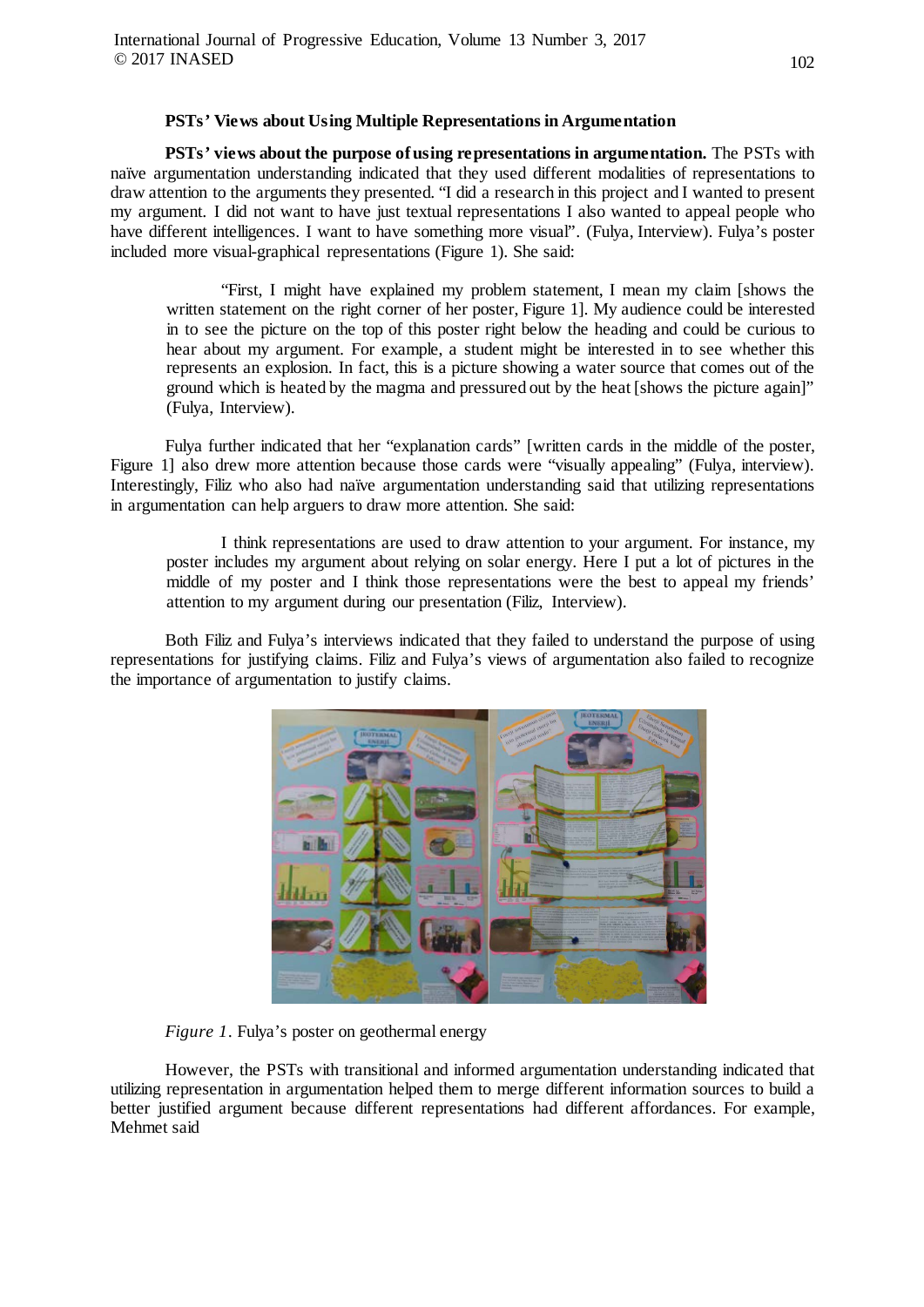For example, this graphic [shows the pie chart on the bottom right corner that includes information about the energy types, Figure 2] includes information about hydroelectric plants. Next to it I put a picture representing it. Here, I imagine that an interlocutor could make connections and check the reliability of sources. Then they help me to make my overall argument about the hydroelectric power. (Mehmet, Interview).

What separates these answers from the PSTs with naïve argumentation understanding is that these participants explicitly reference justifying claims through scientific evidence. Different from the participants with naïve argumentation understanding these participants also mentioned justifying claims and importance of evidence when they were asked to identify the purpose of argumentation.

**PSTs' views about the purpose of using multiple representations in argumentation.** The PSTs with naïve argumentation understanding believed that using multiple representations in argumentation helps for knowledge retention.

Filiz: "Those [multiple representations] help for knowledge to stick for a longer time. What I mean here is that for instance text can reflect my claim but if I, as a teacher for instance, bring a model or a graph to the class that includes information about solar energy this could make the knowledge stay in their mind for a long time. Therefore, in my poster, for example, I put [counting the pictures in the poster] 6 pictures right in the middle of  $\mathfrak{it}^{\mathfrak{d}}$ 

Researcher: How about these text boxes over here?

Filiz: Well again as I said, they all explain what I tried to imply in the pictures. For my audience, it would be hard to forget my claim about the solar energy [laughter].

Although Filiz used a textual representation to help readers to interpret pictorial representations, she failed to identify it. Fulya and Filiz, on the other hand, both mentioned the benefits using multiple representations for presentation purposes. However, these students failed to recognize the roles of multiple representations in terms of knowledge construction through/for argumentation. One thing to note that these participants did not mention the importance of justifying claims as the purpose of argumentation in the first part of the interview.

On the contrary, the participants with transitional understanding mentioned that one representation can help explain another representation.

These altogether represent more coherent information. For instance, tables summarize graphics, those graphics (Figure 2) in my poster for instance more abstract ideas in it. If I put only a table, it could not be very prone to be explained, I mean, tables, well as you indicated having multiple representations, helps us better explain another representation. At least that's what I did in my poster. This way, I believe I can better support my argument, because I make my evidence easy to understand for the audience and I can easily convince them (Mehmet, interview).

These participants' views of the purpose of argumentation included the importance of evidence to persuade others. The participants with transitional understanding value the place of multiple representations as evidence to support claims to convince others. Mert, who had an informed argumentation understanding, indicated different purposes of using argumentation.

First, as they have visual diversity using multiple representations in an argument makes it more appealing for the audience. Second, since different data sources can explain different facets of one common phenomenon that is argued, if I have more than one representation I can explain my claim better. On the other hand, one representation can help the other representation to be understood. If we have a table in a text, text could explain what is included in that table. For sure, it could help people with different age levels and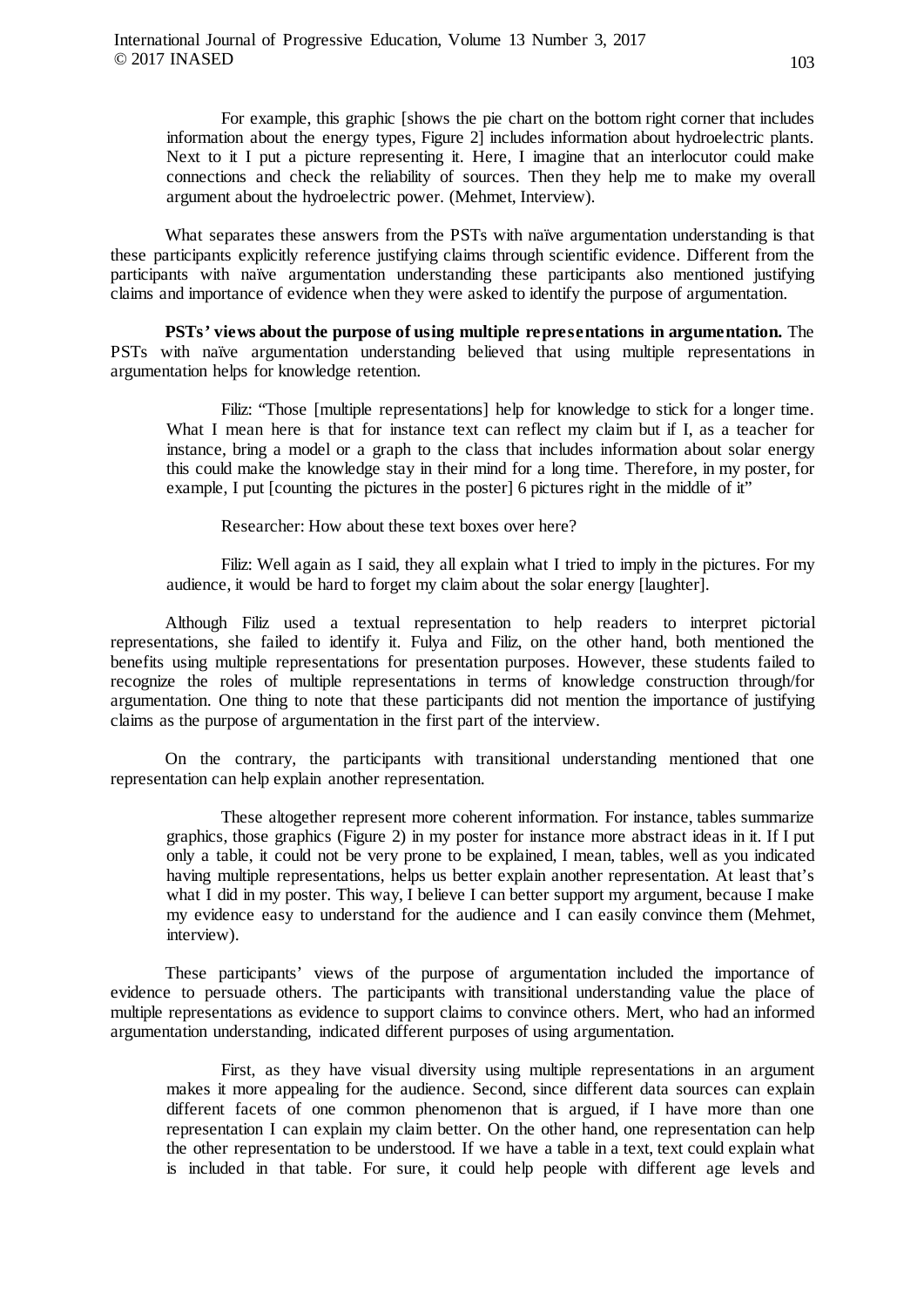background. Another important aspect of having multiple representations is that they may contain different information and overall you may want to connect those data sources to argue about something. The different information will, well, make your argument or overall representation more appealing, but for the most part it helps you to structure a better argument. That's what I did in my poster (Mert, interview).

Mert focuses on the roles of multiple representations as data to construct a sound argument. He also mentions the constructing functions of multiple representations. His interview indicates that he also views using multiple representations as to enhance the quality of arguments.



*Figure 2*. Mehmet's poster on hydroelectric power

# **PSTs' Use of Representations in Argumentation**

Although the interview indicated how the PSTs view the use of representation in argumentation, it does not indicate how the PSTs use representations in an actual argumentation setting. Therefore, utilizing video analysis suggested by Powell et al. (2003) the PSTs' use of representation in argumentation were analyzed. Each participant created a poster reflecting their overall argument about the energy issue. Employing content analysis, it is found that the PSTs' posters included mostly textual representations. On the other hand, among visual-graphical representations they relied on graphs and pictures (Table 2).

|           | Modality           | Mehmet | Filiz | Fatma | Fulya | Mert     | Mustafa |
|-----------|--------------------|--------|-------|-------|-------|----------|---------|
| Verbal-   | Text               | n      |       |       | 10    |          | 10      |
| textual   | Equations/Formulas |        |       |       |       |          | U       |
| Visual-   | Diagram            |        |       |       |       |          |         |
| graphical | Graph              |        |       |       |       | <b>U</b> |         |
|           | Tables             |        |       |       |       | 0        |         |
|           | Models             |        |       |       |       | U        | U       |
|           | Pictures           |        |       |       |       |          |         |

Table 2.: *Representation Modalities Used Across the PSTs' Posters*

**PST's use of representational modalities for argumentation**. Video analysis indicated that the PSTs used textual representations when they initially presented their claims to their peers. All participants who started to present their claims directly read their claims from their posters.

Here I put my research question: Should we rely on solar energy? My claim, which I wrote here [shows the writing at top of the poster is] "Yes, we should make the solar energy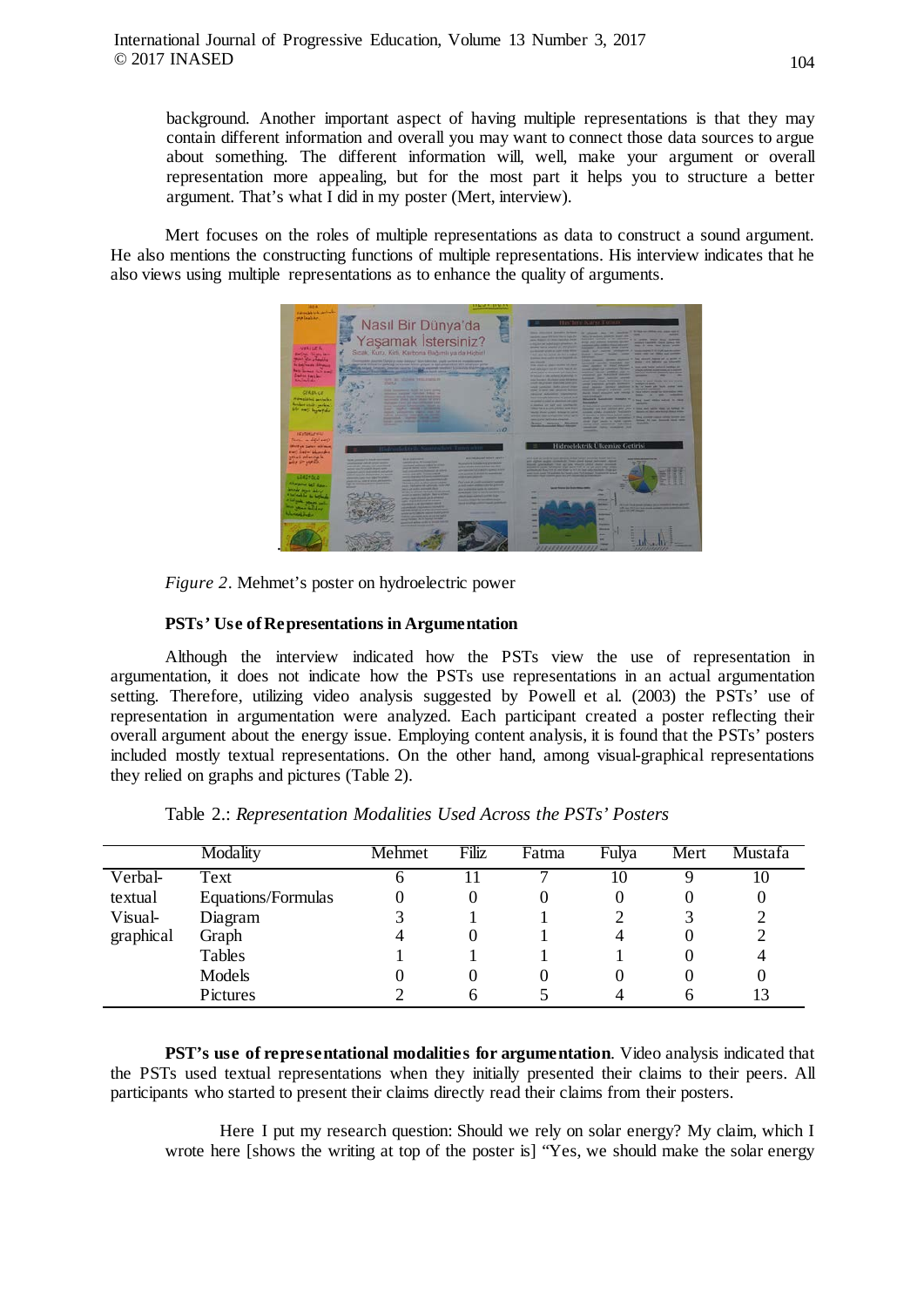use more common. And now I will explain why we exactly need to do that" (Mustafa, poster presentation)

The participants who had naïve argumentation understandings failed to use visual representational modalities to rebut or counterargue their points. These participants used textual and visual graphical representations to justify their claims. Different from the participants with naïve argumentation understandings, the participants holding transitional views used diagrams, graphs and tables as rebuttals.

Mehmet: Well, I think we should build hydroelectric power plants. Now, let me explain why I think this way. First, in my poster I put this graph which compares the energy production levels of each energy types [shows the graphic at the bottom center]. Let's see the other energy types used in Turkey. You see recent numbers for 2015 here. Filiz talked about the wind power and said it is very clean but it is as you can see here only 5.7 % but it is not enough for the country's energy need but hydroelectric power plants produce 35% of the energy need (Points to the graph, Counterargument).

Fulya: But the construction cost is very high.

Mehmet: Yes, it is. It is a disadvantage. There needs to be magnificent investments. One can say that the construction cost is high but it can be neglected because in return it provides a source for you for the next 30-40 years (rebuttal). This can be tolerated because Turkey as a land raised in the fourth geological area completely and therefore it increased the water flow regime. Therefore, our potential [for hydroelectric power] is very high (counterargument). (Mehmet poster presentation, video recording)

Mert, who had informed argumentation understanding, used both representational modalities to justify their claims. Furthermore, he used pictures and texts and synthesized counterarguments using pictures embedded in his poster.

|               | Modality | Mehmet | Filiz | Fatma | Fulya | Mert | Mustafa |
|---------------|----------|--------|-------|-------|-------|------|---------|
| Claim         | Text     |        |       |       |       |      |         |
|               | Diagram  |        |       |       |       |      |         |
|               | Graph    |        |       |       |       |      |         |
|               | Table    |        |       |       |       |      |         |
|               | Picture  |        |       |       |       |      |         |
| Justification | Text     |        |       |       |       |      |         |
|               | Diagram  |        |       |       |       |      |         |
|               | Graph    |        |       |       |       |      |         |
|               | Table    |        |       |       |       |      |         |
|               | Picture  |        |       |       |       |      |         |
| Rebuttal      | Text     |        |       |       |       | 3    |         |
|               | Diagram  |        |       |       |       |      |         |
|               | Graph    |        |       |       |       |      |         |
|               | Table    |        |       |       |       |      |         |
|               | Picture  |        |       |       |       |      |         |
| Counter       | Text     |        |       |       |       |      |         |
| argument      | Diagram  |        |       |       |       |      |         |
|               | Graph    |        |       |       |       |      |         |
|               | Table    |        |       |       |       |      |         |
|               | Picture  |        |       |       |       |      |         |

*Table 3.: The Number of Turns Different Representational Modalities were Used to Support Argumentation Components*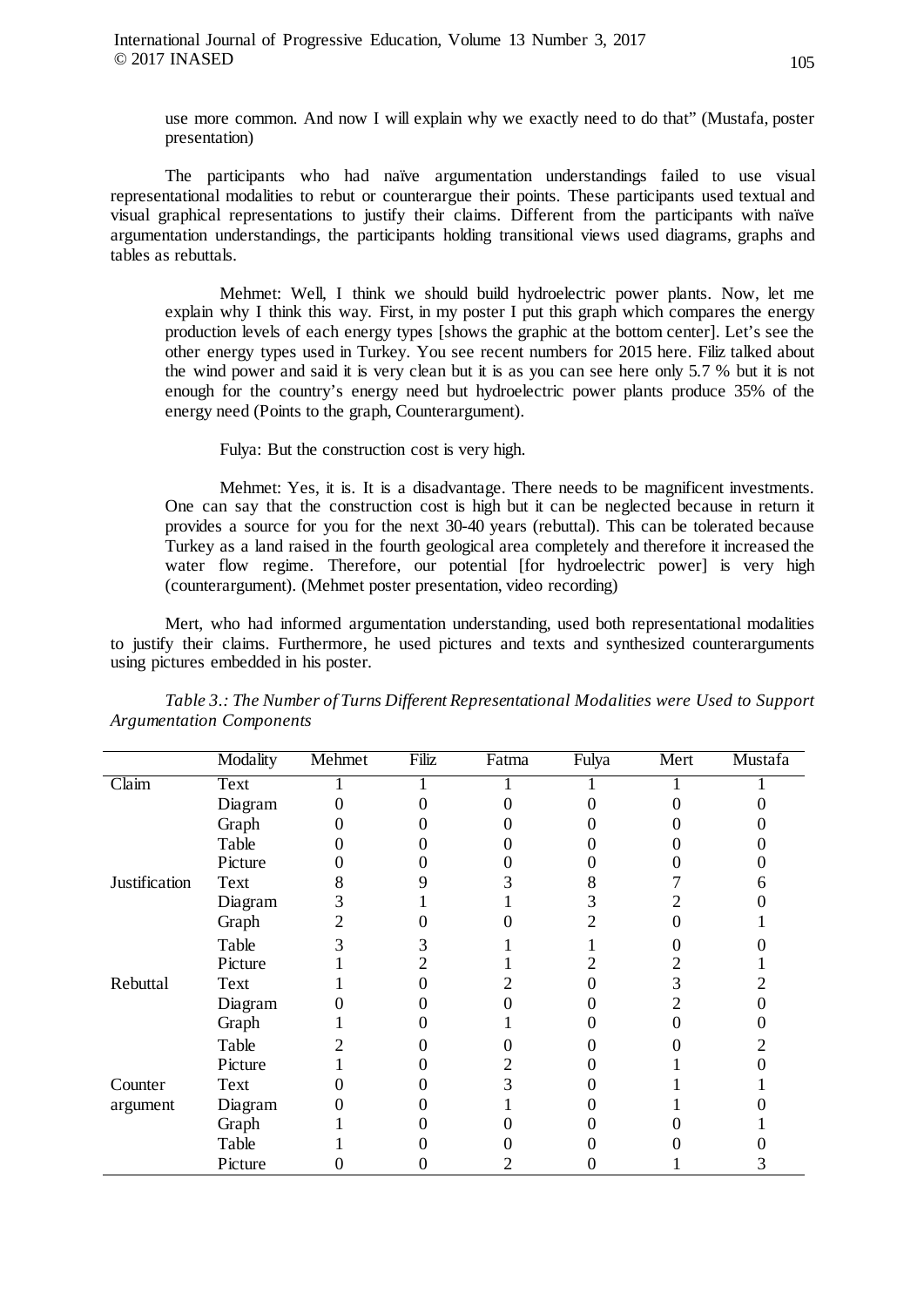**PST's use of multiple representations for argumentation.** Investigating the ways the participants used multiple representations changed in two ways. First, those who had naïve and transitional understandings used more than one representation to recite the same information. In other words, their use of representations included constraining functions of multiple representations. It was evident from the posters that these participants often used verbal-textual representations to explain in detail what the visual-graphical representations represented.

In this table I want to show Germany's wind turbine system export. Directly next to it there is a written part. Maybe you don't see it. But it shows that the Japan, USA, France, Ireland are one of the most important energy export markets. In 2006, with almost 25 million dollars of export, Turkey comes in the  $7<sup>th</sup>$  place in the German export markets (Filiz, Poster presentation, video recording).

Here you see the bar graph of Turkey's Electricity Generation Based on Different Resources in 2000, 2001, 2002, 2003 and 2004. It indicates that Turkey's current electricity is generated from fossil fuels. On the contrary, except 26% share of hydroelectricity; renewable energy resources such as geothermal, solar and wind has only 1% share (Filiz, Poster presentation, video recording)

However, the participants who had transitional and informed understandings used more than one representations to explain in detail what one representation indicated: constraining functions and to show different information sources to warrant two data sources to justify their claim: complementary functions.

Mustafa, for instance, had multiple sources of data in visual graphical representations. He first indicated Turkey's use of multiple energy sources and its dependency on fossil fuels. Then, he rebutted that these fossil fuels' environmental harms, fatal accidents occurred during fossil fuel transportation. Finally, he indicated the potential of Turkey on the solar energy use in a bar graph and a table.

When we look at the energy sources' share in total energy consumptions; fossil fuels come in the first place [shows the table]. However, think about this, fossil fuels generation speed is 300.000 times slower than its consumptions. So, well, it shows that in the near future the sources of fossil fuels will be run out. But, look at this table here on the right. It shows how many hours the sun reaches in Turkey in each month. Well, each year in average it is 1311kwh/m<sup>2</sup> and this for the year 1996 is 11000 times... Comparing it [Turkey's solar energy potential] with the world, this bar graph, 1994-2007 data shows that Turkey itself has a big potential of photovoltaic energy. On the other hand, these pictures I put up here shows the solar panels. You can argue that the dirt on the panels reduce the electricity generation potential of these panels but they are easily washed out by the rain (Mustafa poster presentation, video recording)

It is evident from Mehmet's argument that he reads the text about the contamination of solar panels while showing the pictures which indicates the constraining functions of using multiple representations. On the other hand, he uses a table and a bar graph together to justify (construct) his argument about the Turkey's potential of solar energy which indicates the constructing functions of multiple representations.

# **Discussion and Conclusion**

Scientists move between different representations for argumentation purposes in their daily practice. However, research suggests that PSTs do not fully engage in representational practices as scientists do in their daily practices (Roth, McGinn, & Bowen, 1998). One such reason might be PSTs' limited meta-representational competence, which refers to the ability of selecting, creating and using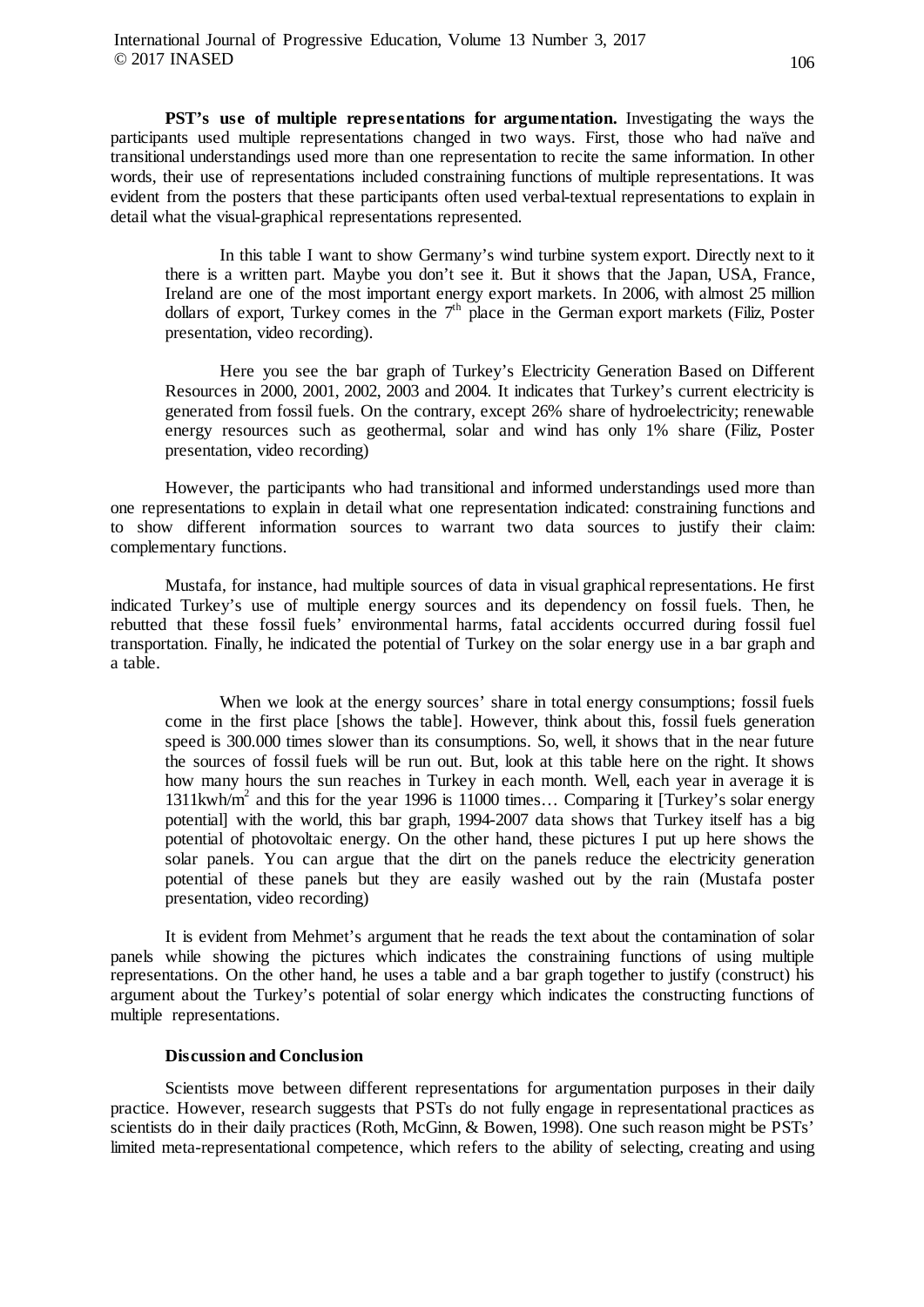representations (diSessa, 2004). Findings of this current study further suggest that PSTs' argumentation understandings might be another reason for such limited representational practice.

First, the results suggested that the PSTs with naïve argumentation understanding failed to recognize the place of justifying claims in argumentation. This result is consistent with the findings of a previous study (Aydeniz & Ozdilek, 2015). Because students experience significant challenges to support their arguments with evidence (Sandoval & Millwood, 2005), it becomes critical to support this skills in science classrooms. One such practice is to incorporate representational practices to support argumentation. Studies suggest that when provided with representations students use evidence from representations to justify their claims (Mendonça & Justi, 2013; Pallant & Lee, 2015). Therefore, if the students understand argumentation, they might understand the importance of justifying claims and in return might use representations to support their claims.

Second, with the increased argumentation understanding the PSTs used multiple functions of multiple representations in their argumentation. The PSTs with increased argumentation understandings acknowledged the importance of justifying and validating the claims. Justifying and validating claims might require a learner to utilize multiple data sources to construct a sound argument. Some representations require individuals to utilize other types of representations to be interpreted. Visual graphical representations for instance involves a level of abstraction and might need to complemented with information from other modalities of representations (Ainsworth, 1999; Wu & Puntambekar, 2012). This can be attributed to construction function of multiple representations (Ainsworth, 1999). Therefore, with the increased level of argumentation understanding, PSTs use multiple representations to create sound arguments rather than repeating the same information from different representations.

Third, the use of multimodal representations differed regarding the PSTs' argumentation understandings. It was evident from the results that the PSTs used textual representations to recite their claims when they started presenting their arguments. This is similar to the results of previous studies where textual representation found to be an effective medium to recite claims (Hand & Choi, 2010). An expected reason might be that the text can be easily read off. Results also suggested that visual graphical representations helped the participants to rebut their points and synthesize counterarguments. Literature indicates that synthesizing counterarguments indicates sophisticated argumentation skills (Evagorou & Osborne, 2013). The participants with increased argumentation understandings could synthesize counterarguments based on the data in visual graphical representations. If we expect students to achieve such argumentation quality through the construction of rebuttals and counterarguments, we need to increase teachers understanding of utilizing visual graphical representations in argumentation through explicit teaching.

Literature indicates that argumentation opportunities for learners in science classes are rare (Osborne, 2010). To overcome this barrier, in recent years, scholars focused on developing new curricula (Sampson et al., 2011) and technology environments (Evagorou & Osborne, 2013). Using these new tools however, requires science teachers to have related prior experiences with argumentation. This further demands science teachers to value and understand the importance of argumentation in scientific inquiry and in science teaching (Sampson & Blanchard, 2012). Research suggest that teacher education programs should attend PSTs' knowledge of argumentation (Zembal-Saul, Munford, Crawford, Friedrichsen, & Land, 2002). Although the participants in this case study received formal training in science education, they failed to identify the roles of representations in argumentation.

Science methods courses can be effective means to enhance PSTs' pedagogical content knowledge skills (Avraamidou & Zembal-Saul, 2005). However, as Zohar (2008) argues teacher education programs, beyond focusing on specific elements of teaching argumentation, should "also address more fundamental issues pertain to pedagogy of knowledge construction" (p. 264). As the literature indicates that representations are fundamental tools for knowledge construction (DiSessa, 2004; Kozma, 2003), science teacher education programs should find ways to integrate argumentation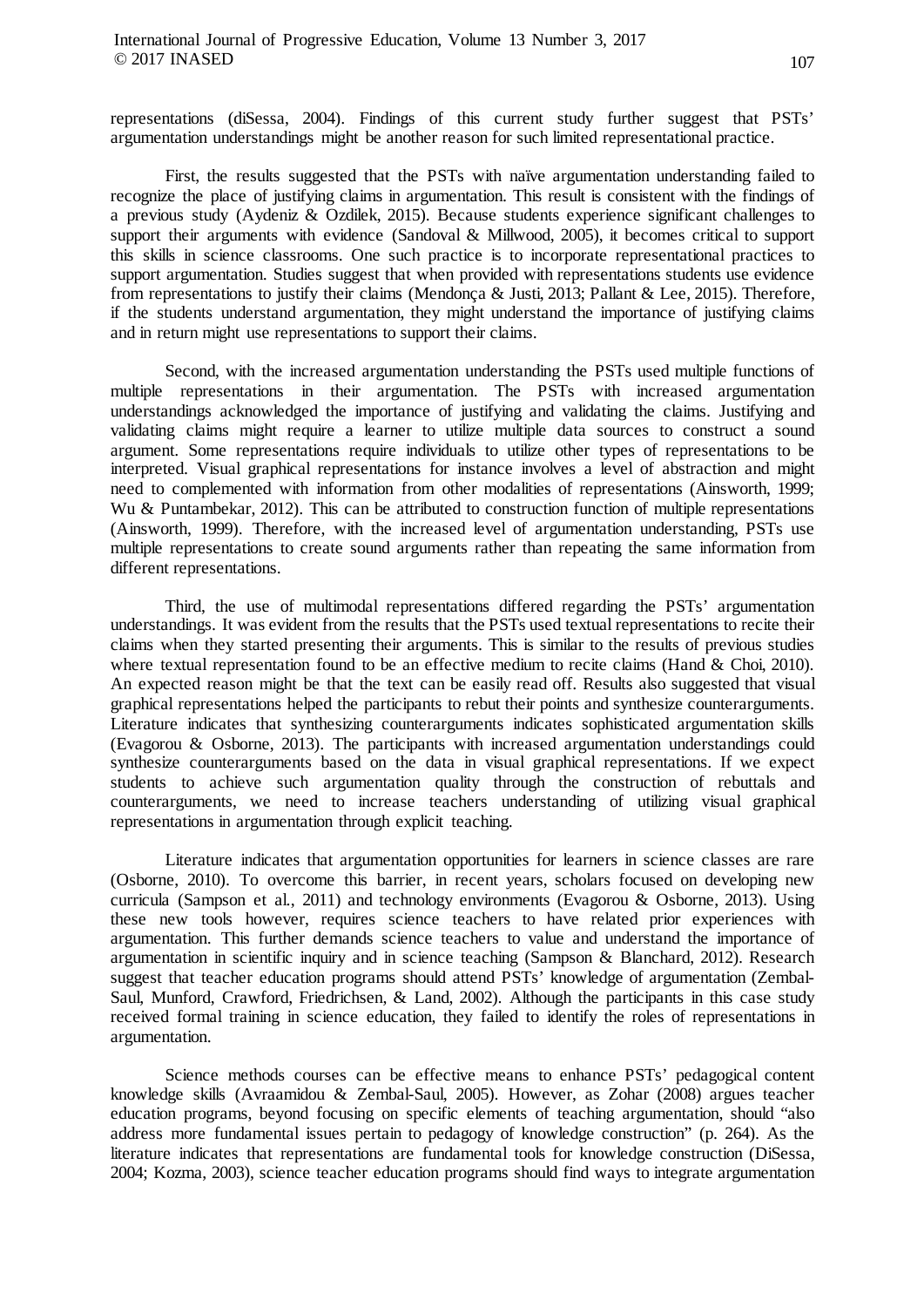and representational practices, in addition to explicit teaching of these two fundamental scientific practices. Although, the results might show some promise in uncovering the PSTs' views and practices of using representation in argumentation, the results should not be generalized beyond these participants.

#### **References**

- Ainsworth, S. (1999). The functions of multiple representations. *Computers & Education*, *33*(2–3), 131–152. http://doi.org/10.1016/S0360-1315(99)00029-9
- Ainsworth, S. (2006). DeFT: A conceptual framework for considering learning with multiple representations. *Learning and Instruction*, *16*(3), 183–198. http://doi.org/10.1016/j.learninstruc.2006.03.001
- American Association for the Advancement of Science. (1993). *Benchmarks for science literacy.* New York, NY: Oxford University Press.
- Australian Curriculum, Assessment and Reporting Authority. (2012). *The Australian curriculum: Science (Version 3.0).* Commonwealth of Australia: Sydney, NSW.
- Avraamidou, L., & Zembal-Saul, C. (2005). Giving priority to evidence in science teaching: A firstyear elementary teacher's specialized practices and knowledge. *Journal of Research in Science Teaching*, *42*(9), 965–986. http://doi.org/10.1002/tea.20081
- Aydeniz, M., & Dogan, A. (2016). Exploring the impact of argumentation on pre-service science teachers' conceptual understanding of chemical equilibrium. *Chemistry Education Research and Practice*, *17*, 111–119. http://doi.org/10.1039/C5RP00170F
- Aydeniz, M., & Ozdilek, Z. (2015). Assessing pre-service science teachers ' understanding of scientific argumentation : What do they know about argumentation after four years of college science? *Science Education International*, *26*(2), 217–239.
- Bell, P., & Linn, M. C. (2000). Scientific arguments as learning artifacts: Designing for learning from the web with KIE. *International Journal of Science Education*, *22*(8), 797–817. http://doi.org/10.1080/095006900412284
- Bricker, L. A., & Bell, P. (2008). Conceptualizations of argumentation from science studies and the learning sciences and their implications for the practices of science education. *Science Education*, *92*(3), 473–498. http://doi.org/10.1002/sce.20278
- Cetin, P. S., Erduran, S., & Kaya, E. (2010). Understanding the nature of chemistry and argumentation : the case of pre-service chemistry teachers. *Ahi Evran Üniversitesi Kırşehir Eğitim Fakültesi Dergisi*, *11*(4), 41–59.
- Cho, K.-L., & Jonassen, D. H. (2002). The effects of argumentation scaffolds on argumentation and problem solving. *Educational Technology Research and Development*, *50*(3), 5–22. http://doi.org/10.1007/BF02505022
- Corbin, J., & Strauss, A. (2008). *Basics of qualitative research: techniques and procedures for developing grounded theory*. Thousand Oaks, CA: Sage Publications, Inc.
- DiSessa, A. (2004). Metarepresentation: Native competence and targets for instruction. *Cognition and Instruction*, *22*(3), 293–331. http://doi.org/10.1207/s1532690xci2203\_2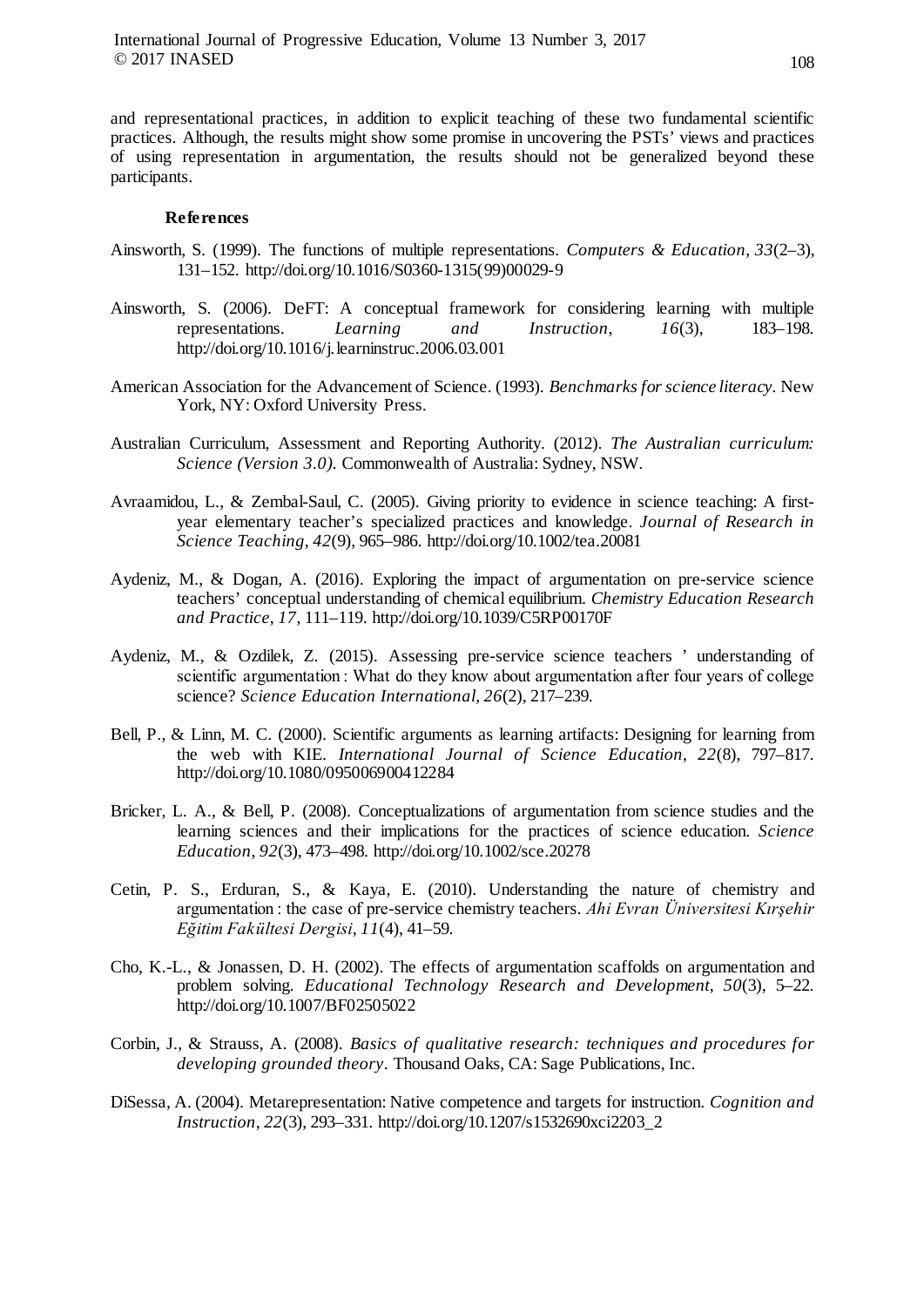- Driver, R., Newton, P., & Osborne, J. (2000). Establishing the norms of scientific argumentation in classrooms. *Science Education*, *84*(3), 287–312. http://doi.org/10.1002/(SICI)1098- 237X(200005)84:3<287::AID-SCE1>3.3.CO;2-1
- Erduran, S., Ardac, D., & Yakmaci-Guzel, B. (2006). Learning to teach argumentation: Case studies of pre-service secondary science teachers. *Eurasia Journal of Mathematics, Science and Technology Education*, *2*(2), 1–14.
- Eryaman, M. Y. & Genc, S. Z. (2010). Learning theories. In C. Kridel (Ed.). *Encyclopedia of Curriculum Studies.* Sage Publications.
- Evagorou, M., & Osborne, J. (2013). Exploring young students' collaborative argumentation within a socioscientific issue. *Journal of Research in Science Teaching*, *50*(2), 209–237. http://doi.org/10.1002/tea.21076
- Evans, J. S. B. T., & Thompson, V. A. (2004). Informal reasoning: theory and method. *Canadian Journal of Experimental Psychology*, *58*(2), 69–74. http://doi.org/10.1037/h0085797
- Gibbs, G. R. (2007). Analyzing qualitative data. In *The Sage Qualitative Resaerch Kit*. London: Sage.
- Glaser, B. G., & Strauss, A. L. (1967). *The discovery of grounded theory: Strategies for qualitative research.* Chicago: Aldine.
- Günel, M., Memiş, E., & Büyükkasap, E. (2010). Yaparak yazarak bilim öğrenimi-YYBÖ yaklaşımının ilköğretim öğrencilerinin fen akademik başarısına ve fen ve teknoloji dersine yönelik tutumuna etkisi.[Effects of science writing heuristic approach on primary students' science achievement and attitude towards science couse] *Education and Science*, *35*(155), 49–62.
- Hand, B., & Choi, A. (2010). Examining the impact of student use of multiple modal representations in constructing arguments in organic chemistry laboratory classes. *Research in Science Education*, *40*(1), 29–44. http://doi.org/10.1007/s11165-009-9155-8
- Hogan, K., & Thomas, D. (2001). Cognitive comparisons of students' systems modeling in ecology. *Journal of Science Education and Technology*, *10*(4), 319–345. http://doi.org/10.1023/A:1012243102249
- Isbilir, E., Cakiroglu, J., & Ertepinar, H. (2014). Pre-service science teachers' written argumentation qualities: From the perspectives of socio-scientific issues, epistemic belief levels and online discussion environment. *Eurasia Journal of Mathematics, Science & Technology Education*, *10*(5), 371–381. http://doi.org/10.12973/eurasia.2014.1110a
- Kaya, E. (2013). Argumentation practices in classroom: Pre-service teachers' conceptual understanding of chemical equilibrium. *International Journal of Science Education*, *35*(7), 1139–1158. http://doi.org/10.1080/09500693.2013.770935
- Kozma, R. (2003). The material features of multiple representations and their cognitive and social affordances for science understanding. *Learning and Instruction*, *13*(2), 205–226. http://doi.org/10.1016/S0959-4752(02)00021-X
- Kuhn, D. (1991). *The skills of argument*. Cambridge, UK: Cambridge University Press.
- Lin, T.-C., Lin, T.-J., & Tsai, C.-C. (2013). Research trends in science education from 2008 to 2012: A systematic content analysis of publications in selected journals. *International Journal of Science Education*, *36*(8), 1346–1372. http://doi.org/10.1080/09500693.2013.864428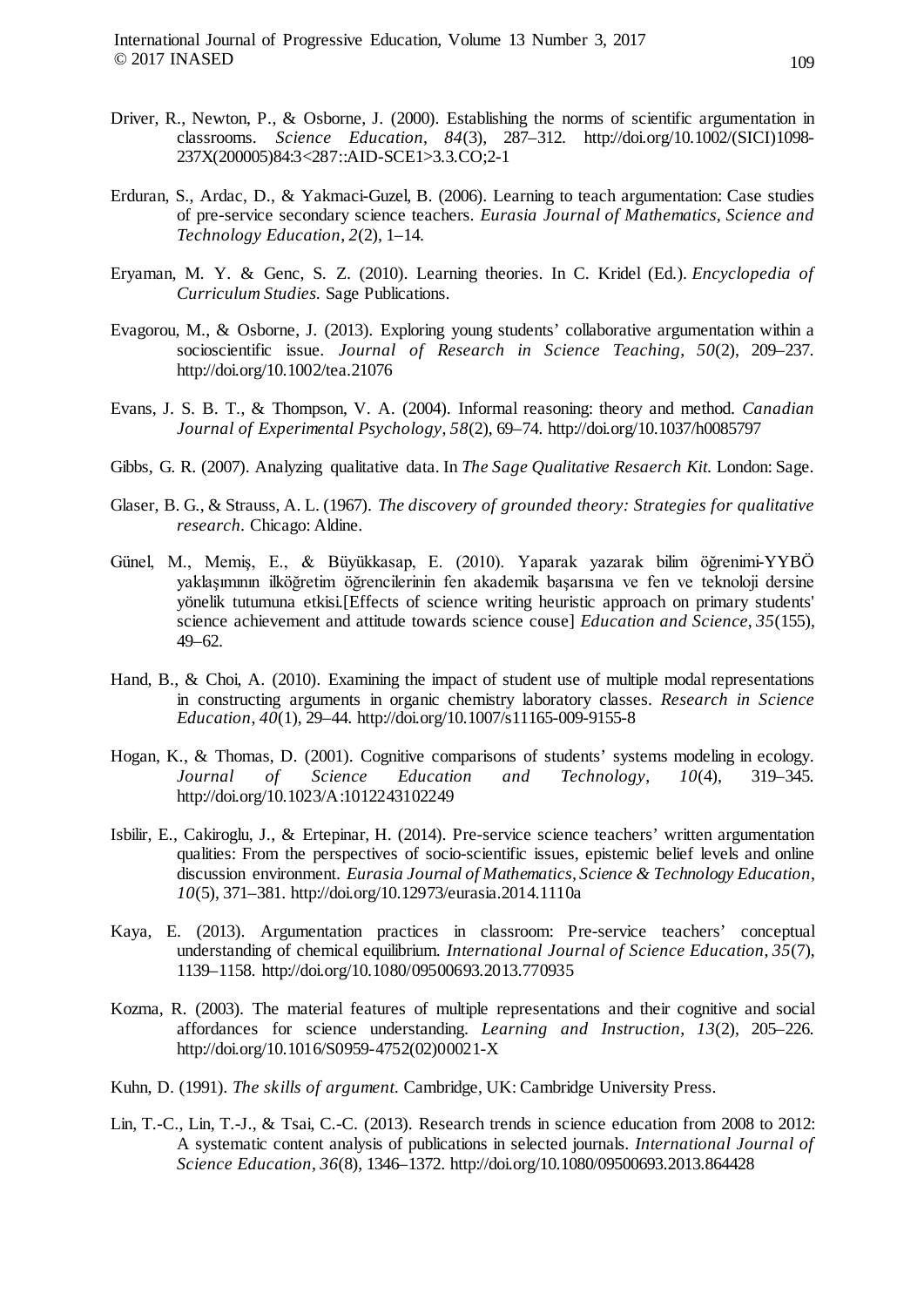- Means, M. L., & Voss, J. F. (1996). Who reasons well? Two studies of informal reasoning among children of different grade, ability, and knowledge levels. *Cognition and Instruction*, *14*(2), 139–178. http://doi.org/10.1207/s1532690xci1402\_1
- Mendonça, P. C. C., & Justi, R. (2013). The relationships between modelling and argumentation from the perspective of the model of modelling diagram. *International Journal of Science Education*, *35*(14), 2407–2434. http://doi.org/10.1080/09500693.2013.811615
- Ministry of National Education. (2013). *İlköğretim kurumları fen bilimleri dersi öğretim programı [Primary education institutions science instruction program]*. Ankara: Talim Terbiye Kurulu Başkanlığı.
- Namdar, B. (2015). An examination of preservice science teachers' representational modality preferences during computer-supported knowledge organization. *Journal of Theory and Practice in Education*, *11*(3), 949–970.
- Namdar, B., & Shen, J. (2016). Intersection of argumentation and the use of multiple representations in the context of socioscientific issues. *International Journal of Science Education*, *38*(7), 1100–1132. http://doi.org/10.1080/09500693.2016.1183265
- Newton, P., Driver, R., & Osborne, J. (1999). The place of argumentation in the pedagogy of school science. *International Journal of Science Education*, *21*(5), 553–576. http://doi.org/10.1080/095006999290570
- NGSS Leads States. (2013). *Next generation science standards: For states, by states*. Washington, DC: The National Academies Press.
- Ogan-Bekiroǧlu, F., & Aydeniz, M. (2013). Enhancing pre-service physics teachers' perceived selfefficacy of argumentation-based pedagogy through modelling and mastery experiences. *Eurasia Journal of Mathematics, Science & Technology Education*, *9*(3), 233–245. http://doi.org/10.12973/eurasia.2013.9
- Oliveira, D. K. B. S., Justi, R., & Mendonça, P. C. C. (2015). The use of representations and argumentative and explanatory situations. *International Journal of Science Education*, *37*(9), 1402–1435. http://doi.org/10.1080/09500693.2015.1039095
- Osborne, J. (2010). Arguing to learn in science: the role of collaborative, critical discourse. *Science*, *328*(5977), 463–466. http://doi.org/10.1126/science.1183944
- Osborne, J., Erduran, S., & Simon, S. (2004). Enhancing the quality of argumentation in school science. *Journal of Research in Science Teaching*, *41*(10), 994–1020. http://doi.org/10.1002/tea.20035
- Ozdem, Y., Ertepinar, H., Cakiroglu, J., & Erduran, S. (2011). The nature of pre-service science teachers' argumentation in inquiry-oriented laboratory context. *International Journal of Science Education*, *35*(15), 2559–2586. http://doi.org/10.1080/09500693.2011.611835
- Pallant, A., & Lee, H.-S. (2015). Constructing scientific arguments using evidence from dynamic computational climate models. *Journal of Science Education and Technology*, *24*(2), 378– 395. http://doi.org/10.1007/s10956-014-9499-3
- Powell, A. B., Francisco, J. M., & Maher, C. A. (2003). An analytical model for studying the development of learners' mathematical ideas and reasoning using videotape data. *Journal of Mathematical Behavior*, *22*(4), 405–435. http://doi.org/10.1016/j.jmathb.2003.09.002